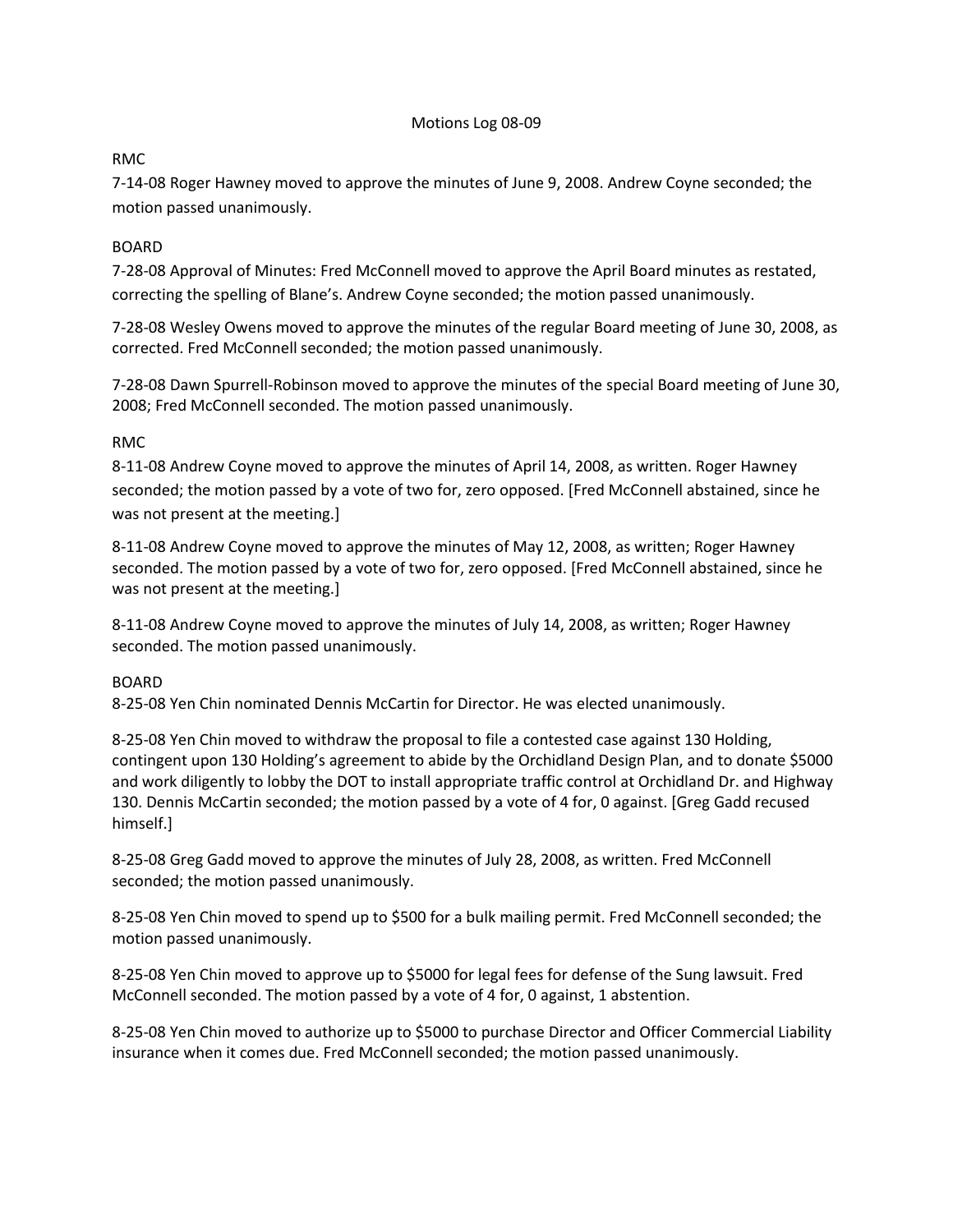### RMC

9-8-08 Roger Hawney moved to recommend to the Board of Directors to allocate an additional \$2000, if needed, for materials on Keala, 41st and 42nd. Dennis McCartin seconded; the motion passed by a vote of 2 for, 0 opposed.

# BOARD

9-22-08 Approval of Minutes: Dennis McCartin moved to approve the minutes of August 25, 2008, as written. Fred McConnell seconded; the motion passed unanimously.

9-22-08 Greg Gadd moved to move \$100,000 to an interest-bearing account at First Hawaiian Bank. Fred McConnell seconded. Yen Chin offered a friendly amendment to move \$95,000 to First Hawaiian Bank and \$95,000 to Bank of Hawaii, so that any interest accrued would also be insured. The friendly amendment was accepted, and the motion as amended passed unanimously.

9-22-08 Dennis McCartin moved to approve an additional \$2000 for Keala, 41st, 42nd, and the top of Orchidland Drive. Fred McConnell seconded; the motion passed unanimously.

9-22-08 Yen Chin moved to approve Wesley Owens' letter to the post office, with the last paragraph deleted. Fred McConnell seconded; the motion passed unanimously**.** 

# BOARD

10-27-08 Yen Chin nominated D'artagnan Josephson for Director; Dennis McCartin seconded. The motion passed by a vote of 16 for, 0 against.

10-27-08 Yen Chin moved to approve the minutes of September 22, 2008, as written. Fred McConnell seconded; the motion passed unanimously.

10-27-08 Yen Chin moved to authorize an expenditure of \$3500 for a retainer for Ivan Van Leer to represent OLCA in the Murakami countersuit. Fred McConnell seconded; the motion passed by a vote of 4 for, 0 against. Greg Gadd abstained.

10-27-08 Fred McConnell moved to accept a Directors and Officers insurance from Westminster for approximately \$3500. Dennis McCartin seconded; the motion passed by a vote of 4 for, 0 against. D'artagnan Josephson abstained.

### MEMBERSHIP

11-15-08 Art Smith moved to approve the minutes of the general membership meeting of April 26, 2008, as written. Dean Monroe seconded; the motion passed unanimously.

11-15-08 Gaila Vidunas moved to request a \$50 special assessment for a legal contingency fund for defense and indemnification of directors, officers and agents of the corporation, or such wording as recommended by the Association's attorney. David Aasve seconded; the motion passed by a vote of 35 for, 6 opposed.

11-15-08 Marti Morishige moved to call a special meeting before the special assessment ballots are due to explain why the assessment is needed and to discuss the pro's and con's of receivership. Dean Monroe seconded. The motion passed by a vote of 21 for, 8 against.

BOARD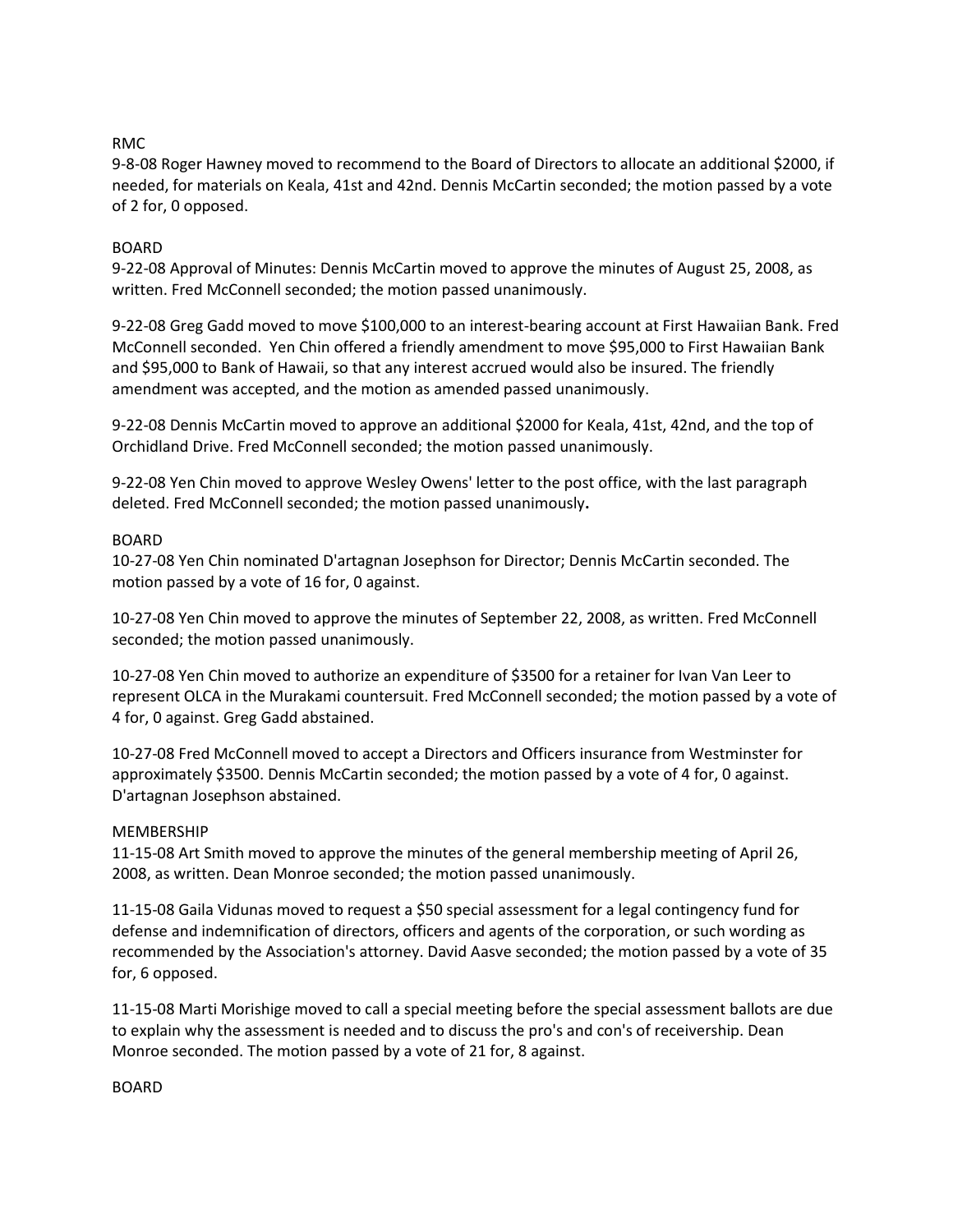11-24-08 Dennis McCartin moved to approve the minutes of the Board of Directors meeting of October 27, 2008, as corrected. Roger Hawney seconded; the motion passed unanimously.

11-24-08 Yen Chin moved to increase the 08-09 budget line item for legal and professional fees from \$3000 to \$13,000. Wesley Owens seconded; the motion passed by a vote of 4 for, 1 against. [A 2/3 majority is required to change a budget line item.]

11-24-08 Yen Chin moved to increase the 08-09 budget line item for ballot tabulation from \$300 to \$1000. Dennis McCartin seconded; the motion passed unanimously.

11-24-08 Greg Gadd moved to obtain a quotation from Gerald Yamada to pave Auli`i. Yen Chin seconded; the motion passed unanimously.

11-24-08 Yen Chin moved to reject the bid from Yamada & Sons for \$147,000 to pave Auli`i and Ilima, because of the lack of a warranty. Roger Hawney seconded; the motion passed unanimously.

### RMC

1-12-09 The minutes of April 14, 2008, and August 11, 2008, were approved as written.

Yen Chin moved to approve the minutes of September 8, 2008, as written. Dennis McCartin seconded; the motion was approved unanimously.

1-12-09 Dennis McCartin moved to use the Kubota tractor to drag an I-beam to smooth 34th Avenue, with the cost not to exceed \$500. Fred McConnell seconded; the motion passed unanimously.

1-12-09 Yen Chin moved to ask the Board to increase the amount allocated for preparation for paving on Auli`i from \$45,000 to \$55,000. D'Artagnan Josephson seconded. The motion passed by a vote of 3 for, 1 opposed.

1-12-09 Yen Chin moved to spend up to \$10,000 of the paving funds derived from MRMA's (not from the special paving assessments) to repair 39th and Pohaku Dr. Dennis McCartin seconded; the motion passed unanimously.

### SPECIAL MEMBERSHIP

1-17-09 Gaila Vidunas moved to approve the minutes of November 15, 2008, as read. Sherri Carden seconded. The motion passed by a vote of 37 for, 0 opposed.

1-17-09 Melia Goodnow moved to approve the wording of an amendment to the Bylaws to add: Article XIV, Disputes: *Any member of the Association must, before filing a legal action against OLCA, its Board of Directors or any individual director, officer or agent of the corporation, attend mediation with the full Board of Directors and the agent, if any. Such mediation will be presided over by an impartial facilitator, and any cost incurred will be covered by the instigator of the action.* The motion passed by a vote of 26 for, 0 opposed.

1-17-09 Roger Hawney moved to approve the wording of changes to Bylaws Article IV as follows: All owners of lots abutting private roadways shall be assessed MRMA as authorized by the State of Hawaii Court Summary Judgment dated April 3, 1992, and further clarified by the ruling in Civil #06-01-099, *OLCA vs. Murakami*. Changes in the MRMA shall be recommended by the BOD and submitted for approval to the membership by a simple majority of the votes cast.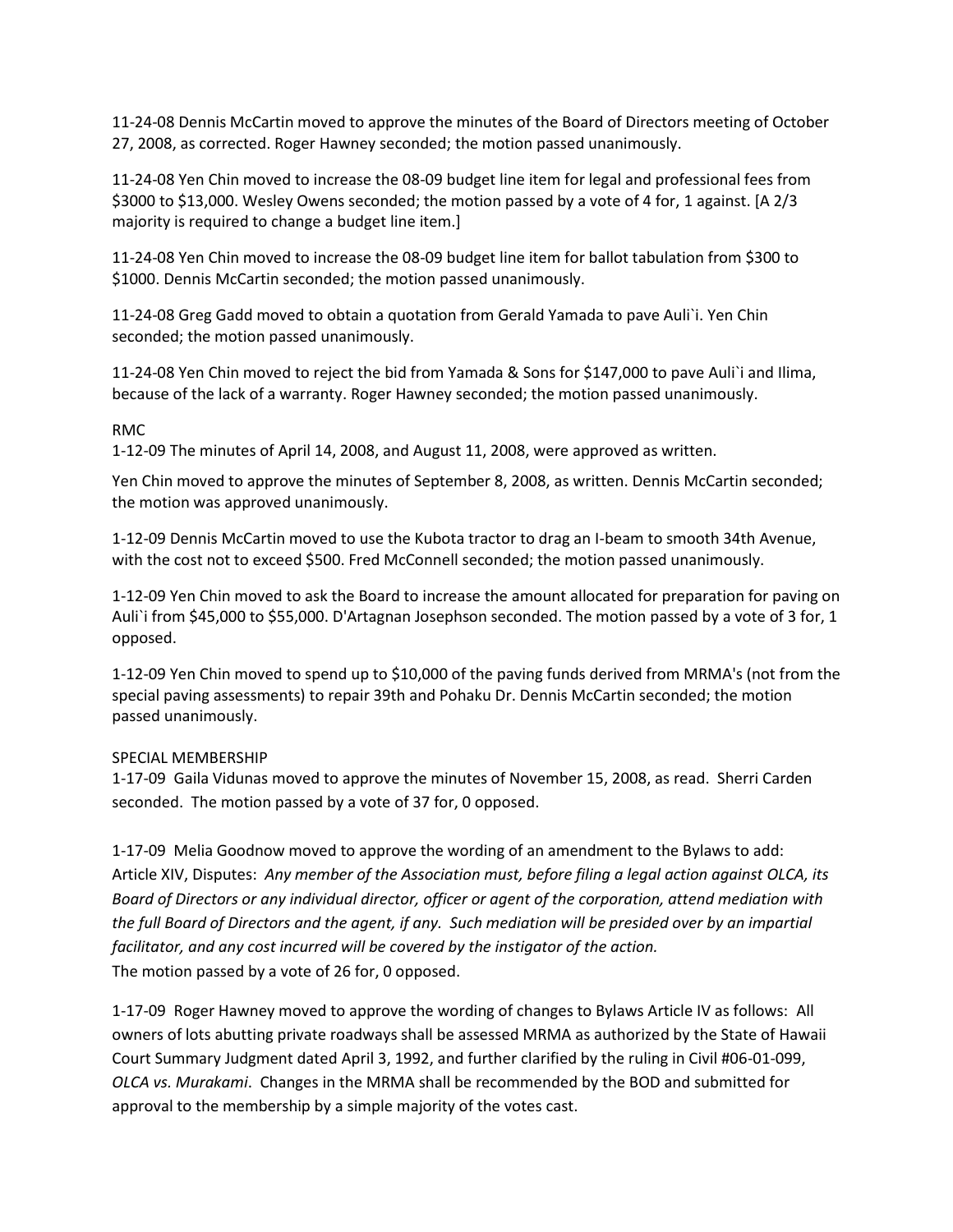[delete: 'Each assessment shall constitute a lien upon each lot against which it is imposed.'] Upon any lot owner becoming delinquent for more than [delete 'sixty (60) days'] *one (1) year* after the due date for payment, the BOD may *enforce collection by obtaining a judgment against the property owner for the payment of MRMA, and then registering the judgment with an assistant registrar of* the Bureau of Conveyances or Land Court of the State of Hawaii.

The motion passed by a vote of 26 for, 0 opposed.

# SPECIAL BOARD

2-2-09 Roger Hawney moved to approve the minutes of November 24, 2008, as presented. Dennis McCartin seconded; the motion passed unanimously.

2-2-09 Dennis McCartin moved to accept the bid from Yamada & Sons to pave Auli`i Street for \$172,212.30. Roger Hawney seconded; the motion passed unanimously.

2-2-09 Yen Chin moved that the Association rent the machinery required for the preparation for paving on Auli`i Street. Labor will be provided through a licensed contractor. Wesley Owens seconded; the motion passed by a vote of 4 for, 0 opposed, 1 abstention.

2-2-09 Dennis McCartin moved to approve up to \$62,400 for paving preparation on Auli`i Street, to be awarded to the lowest bidder. D'Artagnan seconded. The motion passed by a vote of 4 for, 0 opposed, 1 abstention.

2-2-09 Yen Chin moved to approve the IRS-sanctioned conflict of interest policy. Dennis McCartin seconded; the motion passed by a vote of 4 for, 0 opposed, 1 abstention.

### RMC

2-9-09 The minutes of January 12, 2009, were approved by acclamation, with the correction to capitalize the intial A in D'Artagnan Josephson's name.

2-9-09 Yen Chin moved to give Yamada & Sons until Friday to bid on the prep work on Auli`i; if a bid is not received by that date, to proceed with Gary Dalton's bid. Dennis McCartin seconded; the motion passed unanimously.

### RMC

3-9-09 Yen Chin moved to spend \$350 to \$400 to purchase a truckload of rock to fill holes on 35th Ave., Pohaku Place and Laniuma St. D'Artagnan Josephson seconded; the motion passed unanimously.

### BOARD

4-20-09 The minutes of the special Board meeting of February 2, 2009, were approved as written by acclamation.

4-20-09 Roger Hawney moved to approve the priority list for the road maintenance projects as follows: first, 39th and Pohaku Dr. and 37th and Pohaku Dr. as one unit; second, chipseal at 36th and Orchidland Dr.; and third, the T at 35th and Pohaku Place and 35th between Laniuma and Pohaku Place as one unit, with the possible adjustment of moving 36th and Orchidland Dr. to first priority if and when the man with the donated oil becomes available. Dennis McCartin seconded the motion, which passed by unanimous vote.

4-20-09 Yen Chin moved to approve up to \$1000 per year for liability insurance for office space. Fred McConnell seconded; the motion passed unanimously.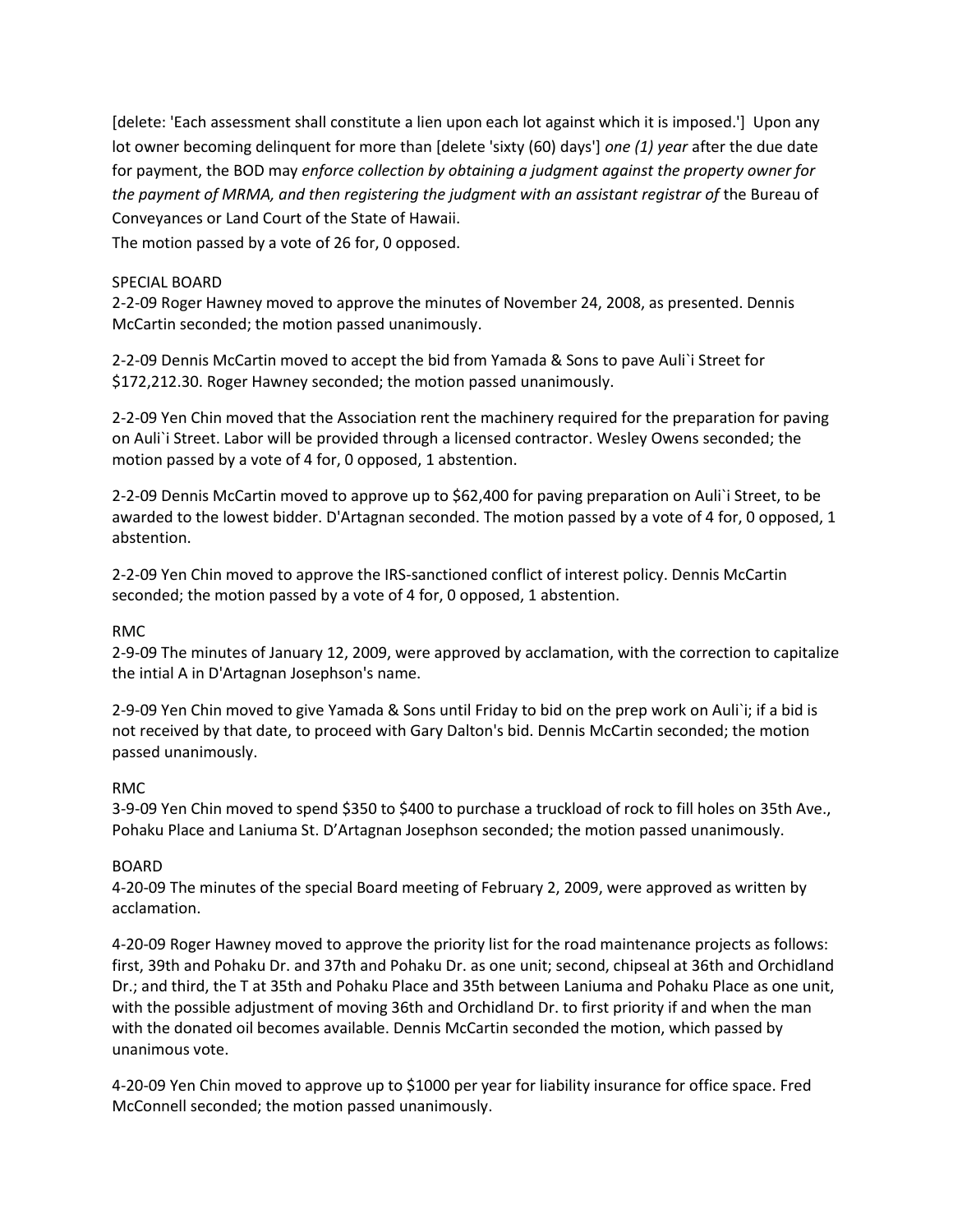#### MEMBERSHIP

4-25-09 The minutes of January 17, 2009, were approved as corrected by acclamation.

4-25-09 Suzanne Garfield moved to delete the budget item diverting \$5000 from mandatory road maintenance assessment funds to the paving fund. Jerry Gardner seconded. The motion passed by a vote of 24 for, 1 opposed.

4-25-09 Ralph Boyea moved to accept the budget as amended; Luke Bailey seconded. The motion passed by a vote of 24 for, 0 opposed.

4-25-09 Ralph Boyea moved to add to the opening statement of the Legal Fund Policy and Prodecures that "in 2009 Orchidland Community Association created a legal defense fund for the defense and indemnification of directors, officers and agents of the corporation." The motion was seconded and passed by a vote of 24 for, 0 opposed.

4-25-09 Luke Bailey moved to strike item 3: "Collections are under the same policy and procedures as the MRMA fund" from the proposed Legal Fund Policy and Procedures. Tegen Greene seconded; the motion passed by a vote of 23 for, 0 opposed.

4-25-09 Dennis McCartin moved to amend item 2 to read: "Support in the form of payment to this Orchidland Legal Defense Fund is a one-time assessment due as approved by a majority vote of the general membership." Wayne Carey seconded. The motion passed by a vote of 21 for, 1 opposed.

4-25-09 Ralph Boyea moved to amend item 4 to read: "This fund is for legal defense use only," deleting "and not for legal offense or defendant countersuits." The motion was seconded, and failed by a vote of 5 for, 18 opposed.

4-25-09 Roger Hawney moved to amend item 5 to insert: "Expenditures are for contingent use after *an amount equal to* the insurance deductible is satisfied or administrative funds are insufficient for legal usage." Ralph Boyea seconded; the motion passed by a vote of 19 for, 2 opposed.

4-25-09 Ralph Boyea moved to amend item 7 to read: "Allocations will happen on recommendations of any Director and approval by decision of the Board of Directors." The motion was seconded and passed by a vote of 21 for, 0 opposed, 1 abstention.

4-25-09 Ralph Boyea moved to adopt the Legal Defense Fund Policy and Procedures as amended; Luke Bailey seconded. The motion passed by a vote of 22 for, 0 opposed.

### BOARD

4-27-09 D'Artagnan Josephson and Dennis McCartin nominated Jerry Gardner and Ralph Boyea to be appointed as interim Directors. They were elected by a vote of 6 for, 1 against.

4-27-09 Dennis McCartin moved to approve \$20,200 for the repair of Pohaku and 39th. Ralph Boyea seconded. The motion passed unanimously.

4-27-09 Dennis McCartin moved to allocate \$2700 for the repair of 37th and Pohaku Dr. D'Artagnan Josephson seconded; the motion passed unanimously.

4-27-09 Wesley Owens moved to allocate \$3500 to provide drainage and replace the chipseal at 36th and Orchidland Drive, including aprons, dependent upon receipt of an acceptable project scope with final cost estimate. D'Artagnan Josephson seconded. The motion passed unanimously.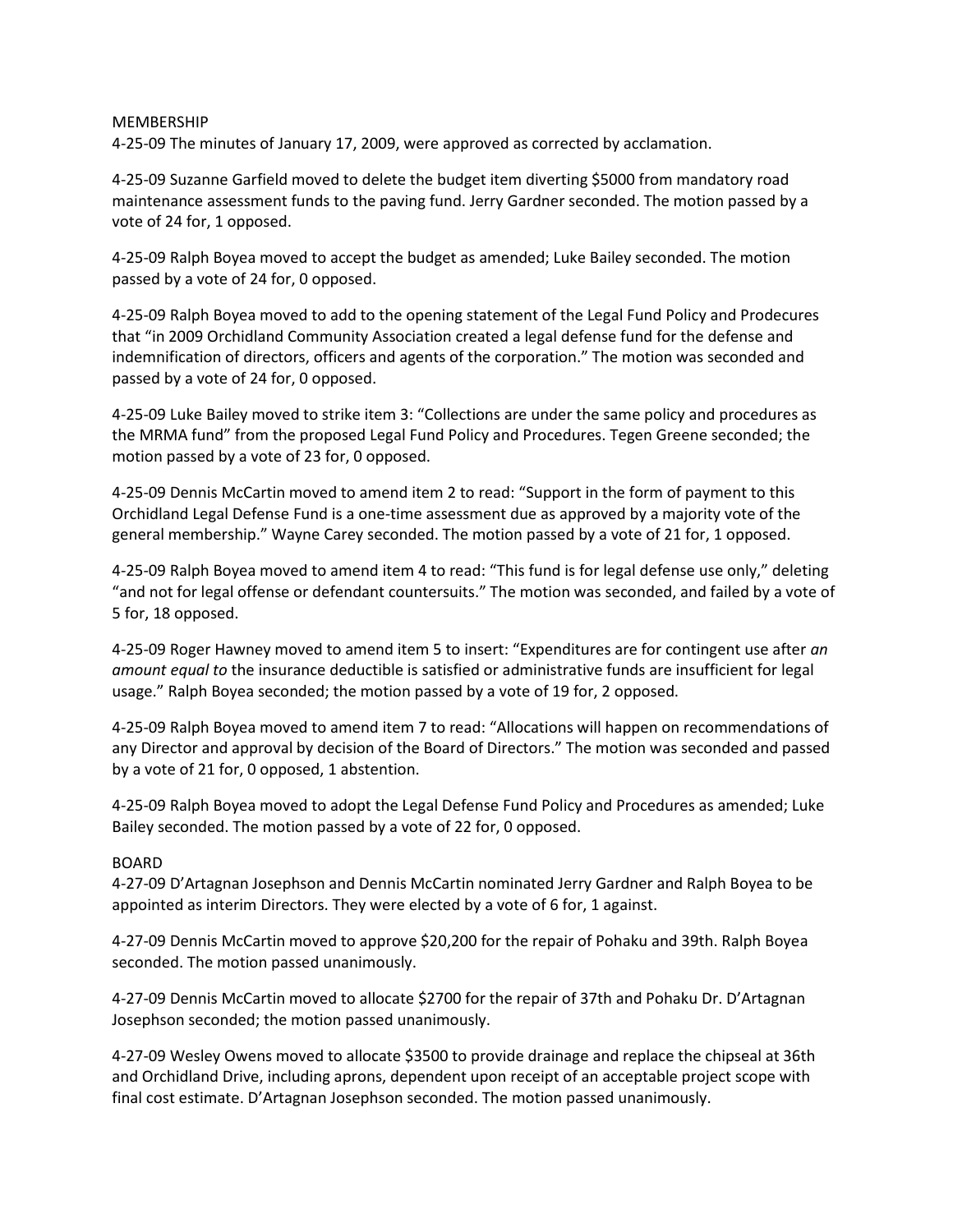4-27-09 Dennis McCartin moved to approve \$2400 for a delivery of cold-patch to the Road Manager for community use. Ralph Boyea seconded; the motion passed unanimously.

# RMC

5-11-09 The RMC minutes of March 9, 2009, were approved by acclamation.

5-11-09 Fred McConnell moved to approve \$850 to repair the Association's dump truck. D'Artagnan Josephson seconded; the motion passed unanimously.

5-11-09 Jerry Gardner moved to recommend to the Board to approve an additional \$4000 to pave Auli`i on the weekend of May 30, or the next earliest possible weekend, if the paving has not been completed by that date. Fred McConnell seconded; the motion passed unanimously.

5-11-09 Ralph Boyea moved to recommend that the Board of Directors appropriate an additional \$1500 [from \$3500 to \$5000] for chipsealing at 36th Avenue and Orchidland Drive, with \$1000 of that amount for aprons, due to increased labor and materials costs. D'Artagnan Josephson seconded; the motion passed unanimously.

# BOARD

5-25-09 Dennis McCartin moved to approve the minutes of April 27, 2009, as written. Ralph Boyea seconded; the motion passed unanimously.

5-25-09 Dennis McCartin moved to approve an additional \$4000 to pave Auli`i Street on a weekend, if necessary to complete the project by May 31, 2009. Roger Hawney seconded; the motion passed unanimously.

5-25-09 Dennis McCartin moved to spend up to \$1000 to remove rocks from Auli`i to the washout on 35th Avenue by Friday, May 29. Jerry Gardner seconded; the motion passed unanimously.

5-25-09 Ralph Boyea moved to appropriate an additional \$1500 for chipsealing at 36th Avenue and Orchidland Drive, with \$1000 of that amount for aprons, due to an increase in labor and materials costs. Fred McConnell seconded; the motion passed unanimously.

### RMC

6-8-09 Ralph Boyea moved to approve the minutes of May 11, 2009, as written. Yen Chin seconded; the motion passed unanimously.

6-8-09 Yen Chin moved to approve the minutes of February 9, 2009, as written. Dennis McCartin seconded; the motion passed unanimously.

6-8-09 Ralph Boyea moved to use the rock from the current paving work on Auli`i Street to fill a large hole on 40th Avenue and to Keala Street, with an estimated cost of \$800 for labor, plus one load of gravel. Dennis McCartin seconded; the motion passed unanimously.

### BOARD

6-22-09 Dennis McCartin moved to approve the minutes of May 25, 2009, as written. Roger Hawney seconded; the motion passed unanimously.

6-22-09 Fred McConnell moved to hold a special meeting to address the paving assessment, MRMA issue, Bylaws issues, and/or legal decisions, as determined by priority. D'Artagnan Josephson seconded; the motion passed unanimously.